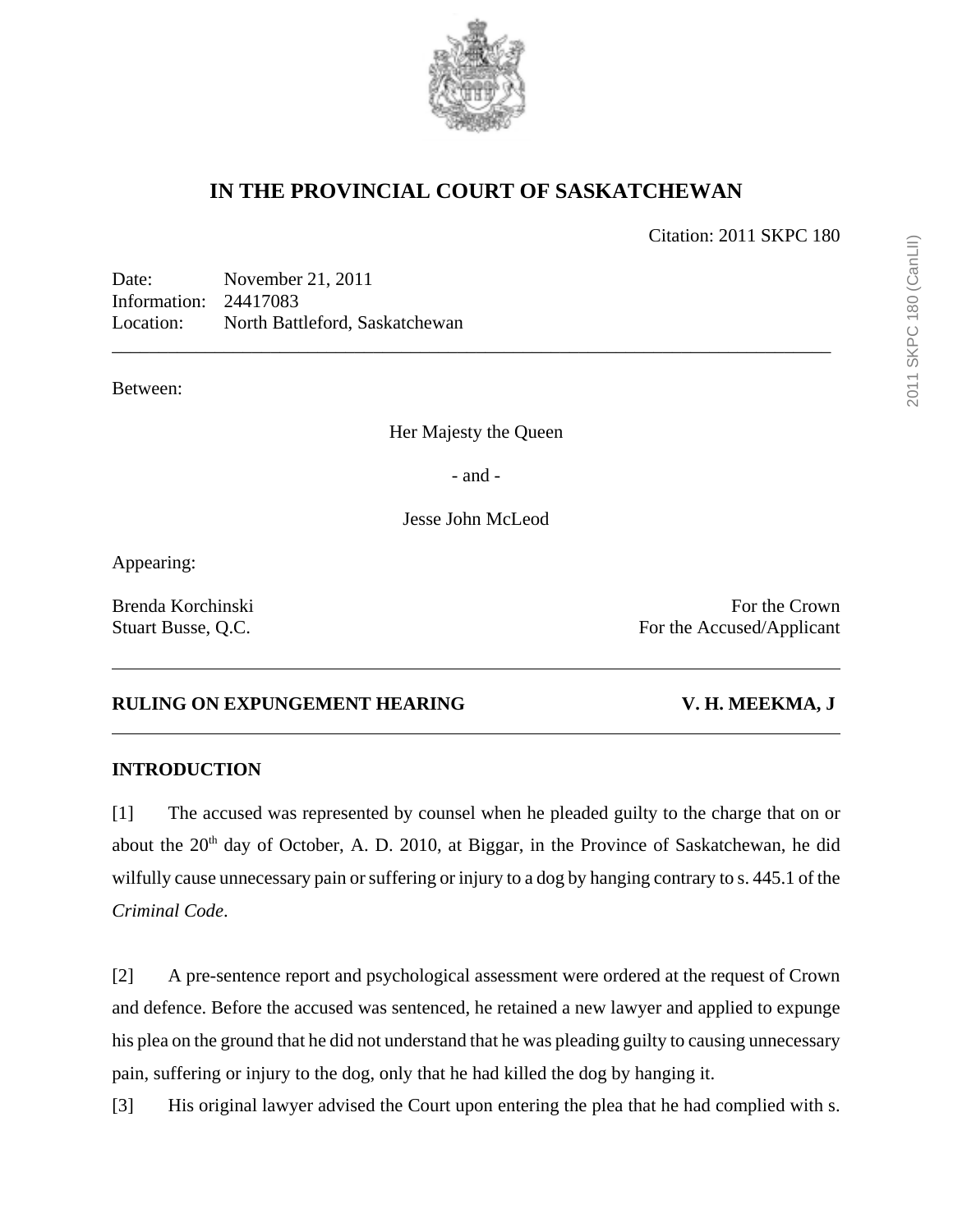606 (1.1). The accused refused to waive solicitor/client privilege, so the lawyer did not testify at the hearing.

#### **FACTS**

[4] The accused admits through his testimony that he hung the family dog in a tree in the following manner: "I threw the rope over a branch, just like the old western movies, and pulled the dog up from the other end." He was intoxicated at the time and had had a fight with his girlfriend. The dog was out when he came home. He took the dog in his truck, drove 10 to 15 minutes out of Biggar on a country road, and hung the dog in the bush using what he described as "a proper slip knot".

[5] The accused says that he hung the dog because it was aggressive. He had not agreed to his girlfriend bringing the dog home in the first place, and referred to his actions as a display of "tough love".

[6] The accused did not tell his girlfriend what he had done and she proceeded to put up posters and search for the dog until it was located 11 days later still hanging in the tree where he had left it.

[7] The accused testified that from personal experience of being choked himself when he was 13 years old and carrying a little cousin around while hanging onto his neck, that you don't really feel anything, you just feel a little bit of pressure in your head and black out. He also referred to the experience of having a slip knot around his own neck and when asked, "You don't really know how much suffering you caused the animal, do you?", he responded, "I do. It takes about five seconds and everything goes black and you get scared and you pull your weight up off that rope".

[8] The extent of the suffering of the animal is only relevant to the inquiry into whether or not the action was necessary, as noted in *R. v. Menard* (1978), 43 C.C.C. (2d) 458 (Que. C.A.), at paras. 46 and 47: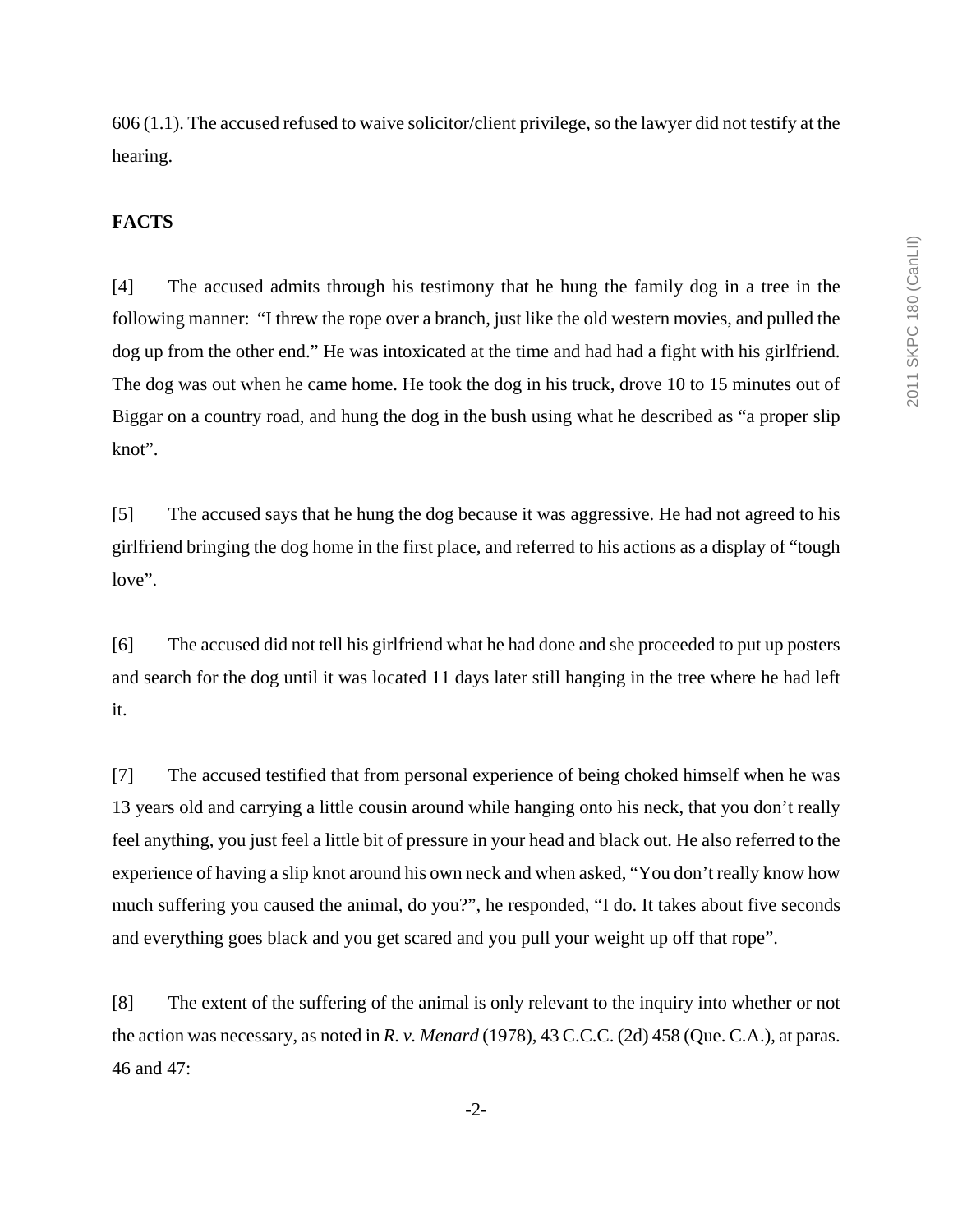...the amount of pain is of no importance in *itself* from the moment it is inflicted wilfully, within the meaning of s. 386(1) of the *Criminal Code*, if it was done without necessity according to s. 402(1)(a) and without justification, legal excuse or colour of right within the meaning of s.  $386(2)$ .

Without importance in itself, the extent of the suffering finds its place, on the other hand, in the appreciation of the "necessity". It is sometimes necessary to make an animal suffer for its own good or again to save a human life. Certain experiments, alas, inevitably very painful for the animal, prove necessary to discover or test remedies which will save a great number of human lives. Section  $402(1)(a)$ does not prohibit these incidents, but at the same time condemns the person who, for example, will leave a dog or a horse without water and without food for a few days, through carelessness or negligence or for reasons of profit or again in order to avoid the costs of a temporary board and lodging, notwithstanding that these animals would suffer much less than certain animals used as guinea pigs. Everything is therefore according to the circumstances, the quantification of the suffering being only one of the factors in the appreciation of what is, in the final analysis, necessary. [Emphasis in original]

[9] When he pleaded guilty before me in Biggar on February 2, 2011, the accused was present and represented by Brent Little. Mr. Little is known to the Court as a criminal lawyer with some experience who was a Crown attorney in North Battleford and Saskatoon before entering private practice. The transcript from February 2, 2011, discloses the following exchange:

| MR. LITTLE: | Your Honour, my last matter is Jesse<br>McLeod. I'm actually, Your Honour,<br>working without $-$ without any file<br>yet. I didn't look at the Crown's file,<br>but I did take the disclosure package. |
|-------------|---------------------------------------------------------------------------------------------------------------------------------------------------------------------------------------------------------|
|             | That being said, I did have time to go<br>through it with Mr. McLeod and I do<br>have instructions to enter a guilty plea<br>to that information $-$                                                    |
| THE COURT:  | Mmhmm                                                                                                                                                                                                   |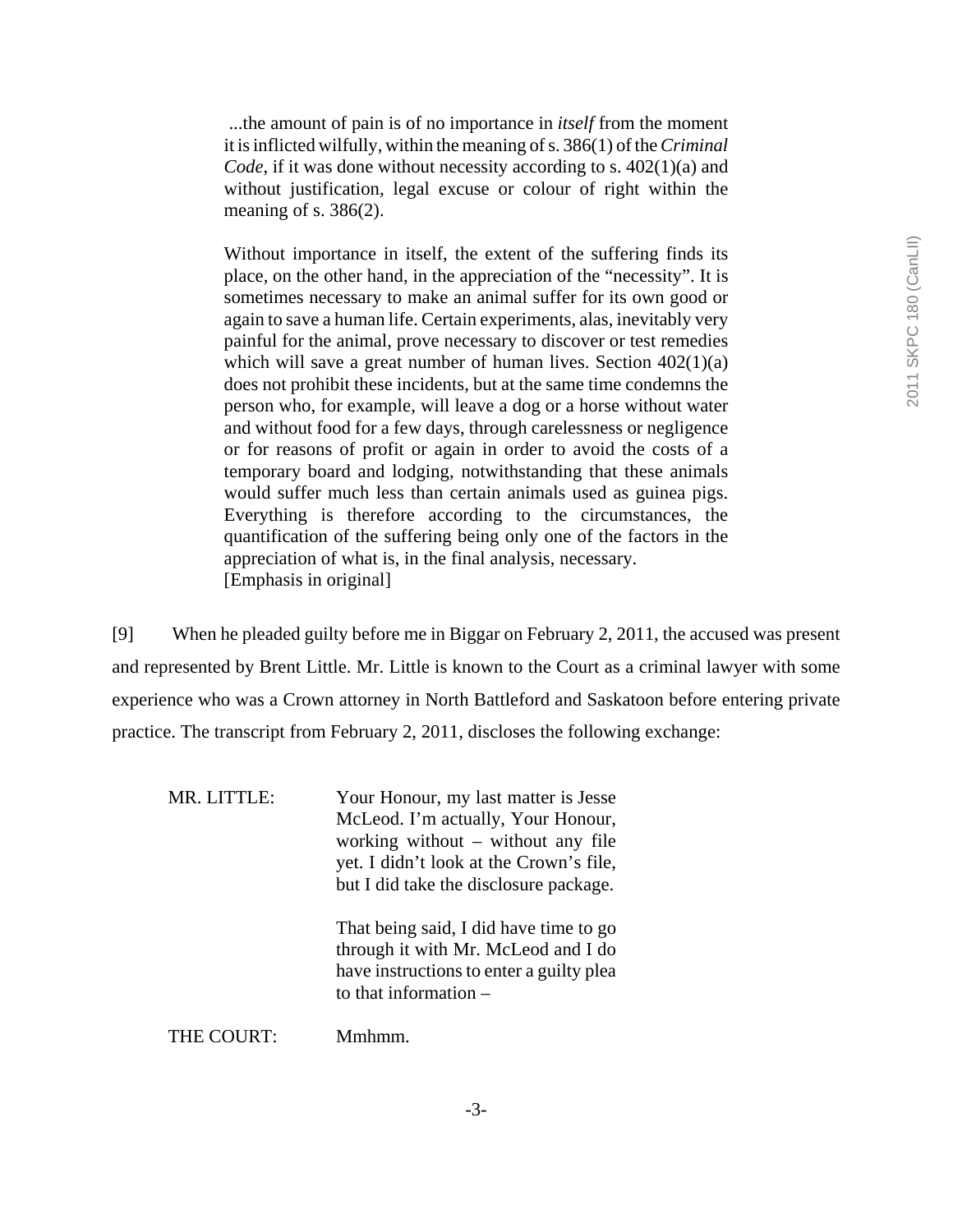| MR. LITTLE: | - that's before Your Honour - Your<br>Honour. I imagine Crown election<br>would be summarily. |
|-------------|-----------------------------------------------------------------------------------------------|
|             | MS. ROBERTSON: That's correct, if it hasn't been made,<br>Your Honour.                        |

[10] Crown counsel at the time, Ms. Robertson, raised the issue of obtaining a pre-sentence report and a psychological assessment and the following appears at pages 3 and 4 of the transcript:

| <b>MS. ROBERTSON:</b> | Well, Your Honour, it's very obvious<br>from the facts of the offence that Mr.<br>McLeod may have some issues that<br>would go to sentencing, and our goal<br>here is to address some of those issues<br>on a rehabilitative basis. And I think<br>we need to have that type<br>of<br>information. |
|-----------------------|----------------------------------------------------------------------------------------------------------------------------------------------------------------------------------------------------------------------------------------------------------------------------------------------------|
|                       | The allegation is essentially hanging a<br>dog and for a number of reasons, that<br>is concerning to both Mr. Little and<br>myself.                                                                                                                                                                |
| THE COURT:            | Mmhmm.                                                                                                                                                                                                                                                                                             |
| <b>MS. ROBERTSON:</b> | And I don't think a pre-sentence<br>report is really going to get to the<br>heart of the issues here.                                                                                                                                                                                              |
| MR. LITTLE:           | I am in agreement with that, Your<br>Honour. $I - I'$ ve talked to Mr.<br>McLeod. He's prepared to enter a<br>plea, $606(1)$ --                                                                                                                                                                    |
| THE COURT:            | Mmhmm.                                                                                                                                                                                                                                                                                             |
| MR. LITTLE:           | - has been complied with, and he                                                                                                                                                                                                                                                                   |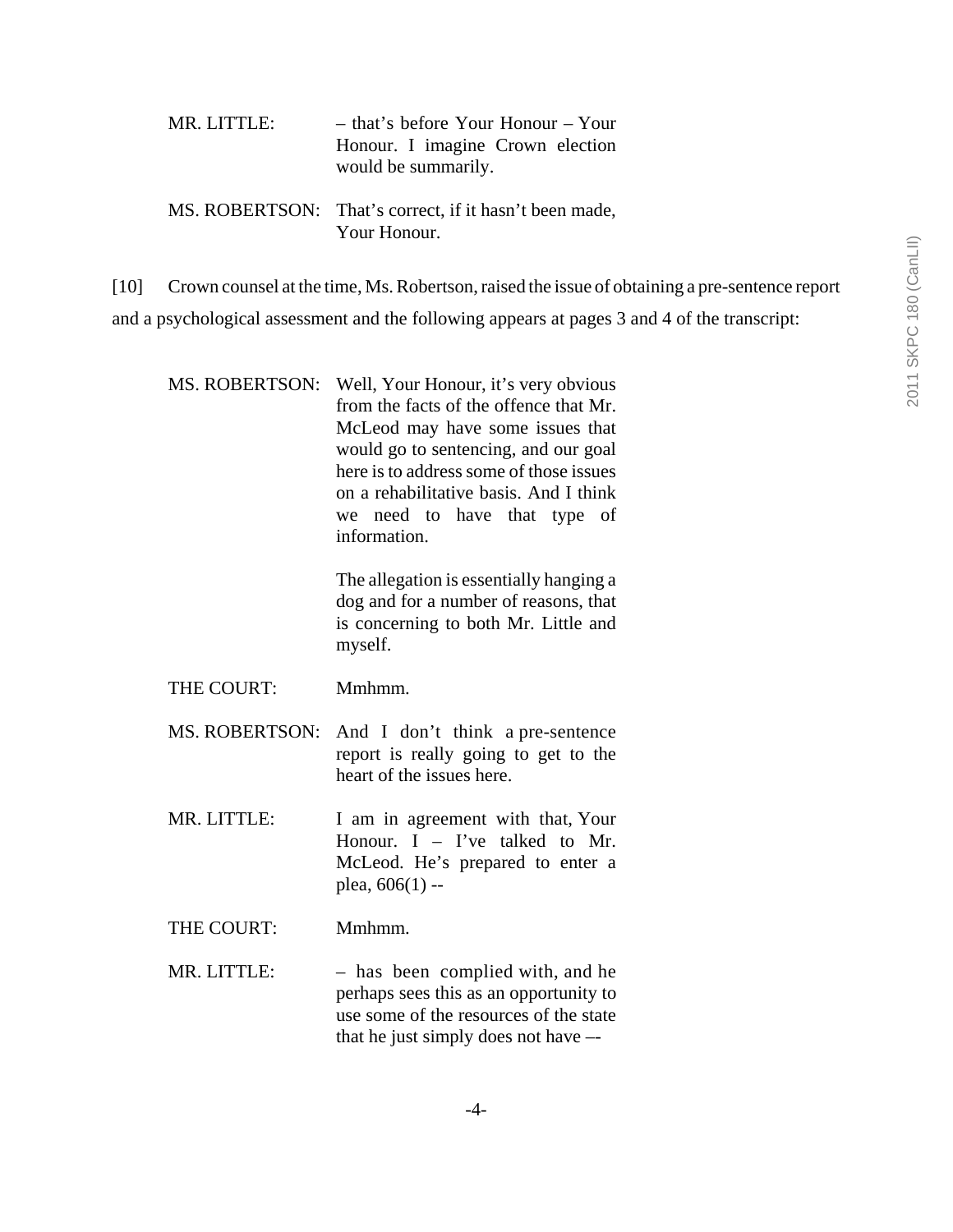| THE COURT:  | Mmhmm.                                                                                                                                                                         |
|-------------|--------------------------------------------------------------------------------------------------------------------------------------------------------------------------------|
| MR. LITTLE: | - as an individual, but recognizes he<br>needs. So we are willing to consent to<br>that and – and do think it would be in<br>the interest of justice for the Court to<br>have. |

[11] During cross-examination at the expungement hearing the accused was questioned as follows:

| Q              | And then Mr. Little indicates: "I'm in agreement. I've talked<br>to Mr. McLeod. He's prepared to enter a plea, 606.1 has been<br>complied with." And what we have, and actually Section 606<br>of the <i>Code</i> meant – actually 606.1.1 is a plea comprehension<br>provision. A Court may accept a plea of guilty only if it is<br>satisfied the accused is making the plea voluntarily, and -<br>understands that the plea is an admission of the essential<br>elements of the offence and the nature and consequences of<br>the plea, and that the Court is not bound by any agreement<br>made between the accused and the prosecutor. So Mr. Little<br>indicates he – basically, he complied with that Section 606,<br>so Mr. Little would have discussed the elements of the<br>offence with you, correct? |
|----------------|-------------------------------------------------------------------------------------------------------------------------------------------------------------------------------------------------------------------------------------------------------------------------------------------------------------------------------------------------------------------------------------------------------------------------------------------------------------------------------------------------------------------------------------------------------------------------------------------------------------------------------------------------------------------------------------------------------------------------------------------------------------------------------------------------------------------|
| $\mathbf{A}$   | We touched the topic on a little bit, but we didn't get<br>too deep into it. We $-$                                                                                                                                                                                                                                                                                                                                                                                                                                                                                                                                                                                                                                                                                                                               |
| Q              | $So -$                                                                                                                                                                                                                                                                                                                                                                                                                                                                                                                                                                                                                                                                                                                                                                                                            |
| $\overline{A}$ | - we did have another appointment set up that we<br>were going to talk more about it, but $-$ and then he<br>withdrew.                                                                                                                                                                                                                                                                                                                                                                                                                                                                                                                                                                                                                                                                                            |
| Q              | So your – and discussed the nature and consequences<br>of the plea, and - and one thing you would have<br>discussed with Mr. Little is maybe getting a mental<br>health assessment?                                                                                                                                                                                                                                                                                                                                                                                                                                                                                                                                                                                                                               |
| A              | And $a -$                                                                                                                                                                                                                                                                                                                                                                                                                                                                                                                                                                                                                                                                                                                                                                                                         |
|                |                                                                                                                                                                                                                                                                                                                                                                                                                                                                                                                                                                                                                                                                                                                                                                                                                   |

[12] At this point Mr. Busse, counsel for the accused, objected on the basis of solicitor/client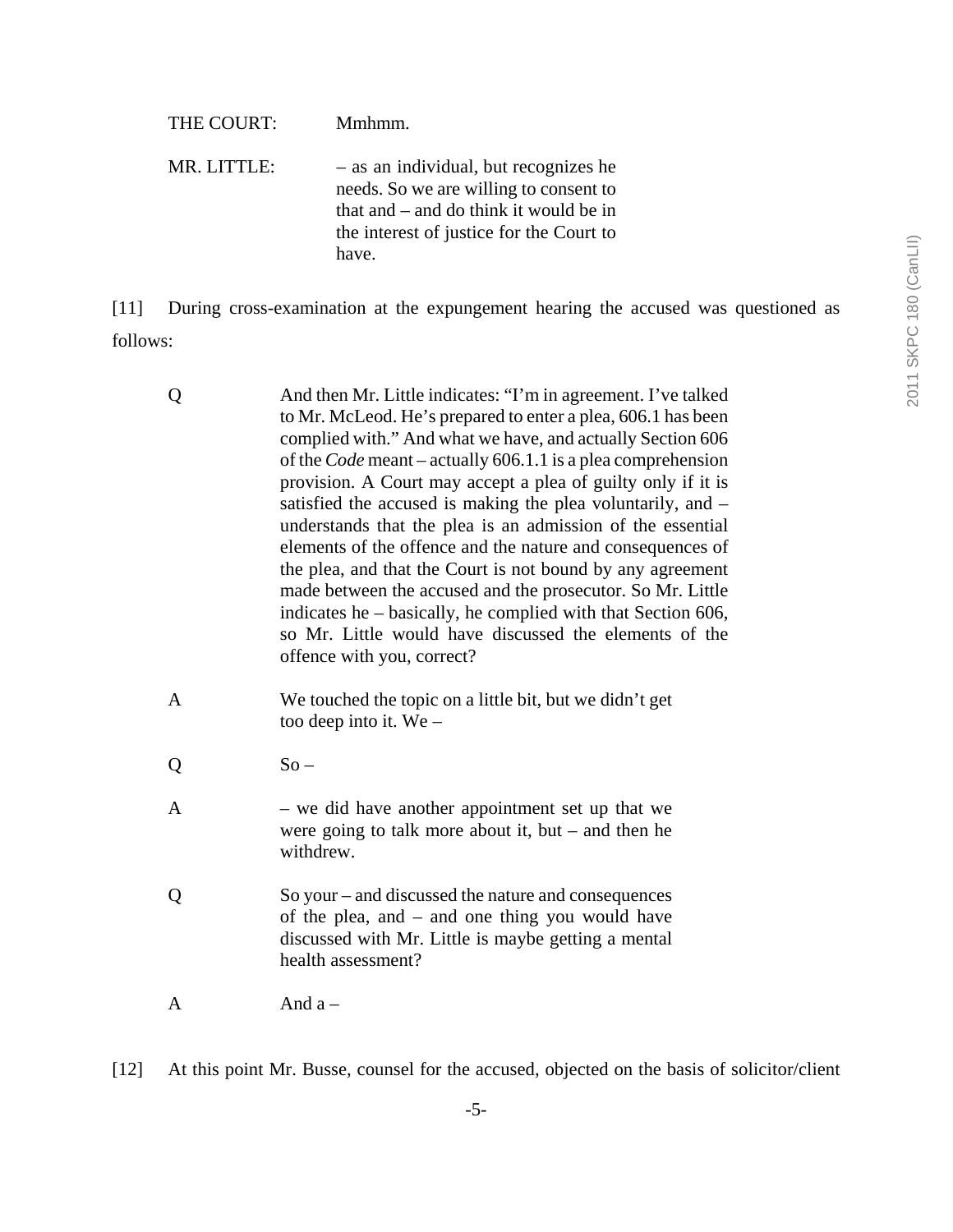privilege and that line of questioning ended.

### **ANALYSIS**

[13] In an expungement hearing, the onus is on the accused to establish on a balance of probabilities that his guilty plea was not voluntary, unequivocal or informed, or that for some other valid reason it should be expunged, or that a miscarriage of justice is likely to occur. Where the accused is represented by counsel, the burden on the accused is a heavy one. (See *R. v. Ivan Darrel McLeod*, 2006 SKPC 47, where I reviewed these principles and the cases supporting them.)

[14] That the evidence suggested no viable defence was considered a factor in *R. v. Eide*, 2011 SKCA 81 (see para. 12). Certainly, that would apply here. Nothing in Mr. McLeod's evidence discloses a defence. He admits hanging the animal by putting a noose around its neck and then pulling the rope up over a tree branch until the animal strangled to death, a procedure which he concedes would have taken at least several seconds and acknowledged would have caused distress from his own experience ("everything goes black and you get scared").

[15] There was a longstanding presumption in common law, now described as a reasonable inference which may be drawn, that a person intends the natural consequences of his actions (see reference to the inference in *Seymour v. R*. (1996), 106 C.C.C. (3d) 520 (S.C.C.)).

[16] It was a natural consequence of the accused strangling the dog in the manner he did that it would cause unnecessary pain, suffering or injury. Choking it to death in this manner was cruel, inhumane and unnecessary, even were the dog becoming aggressive and euthanasia justified. But the evidence supports a more sinister motive on the part of the accused, that of punishing his girlfriend in a manner which he describes as "tough love".

[17] The definition of "wilfully" for the purposes of the relevant section of the *Criminal Code* is found in s. 429(1):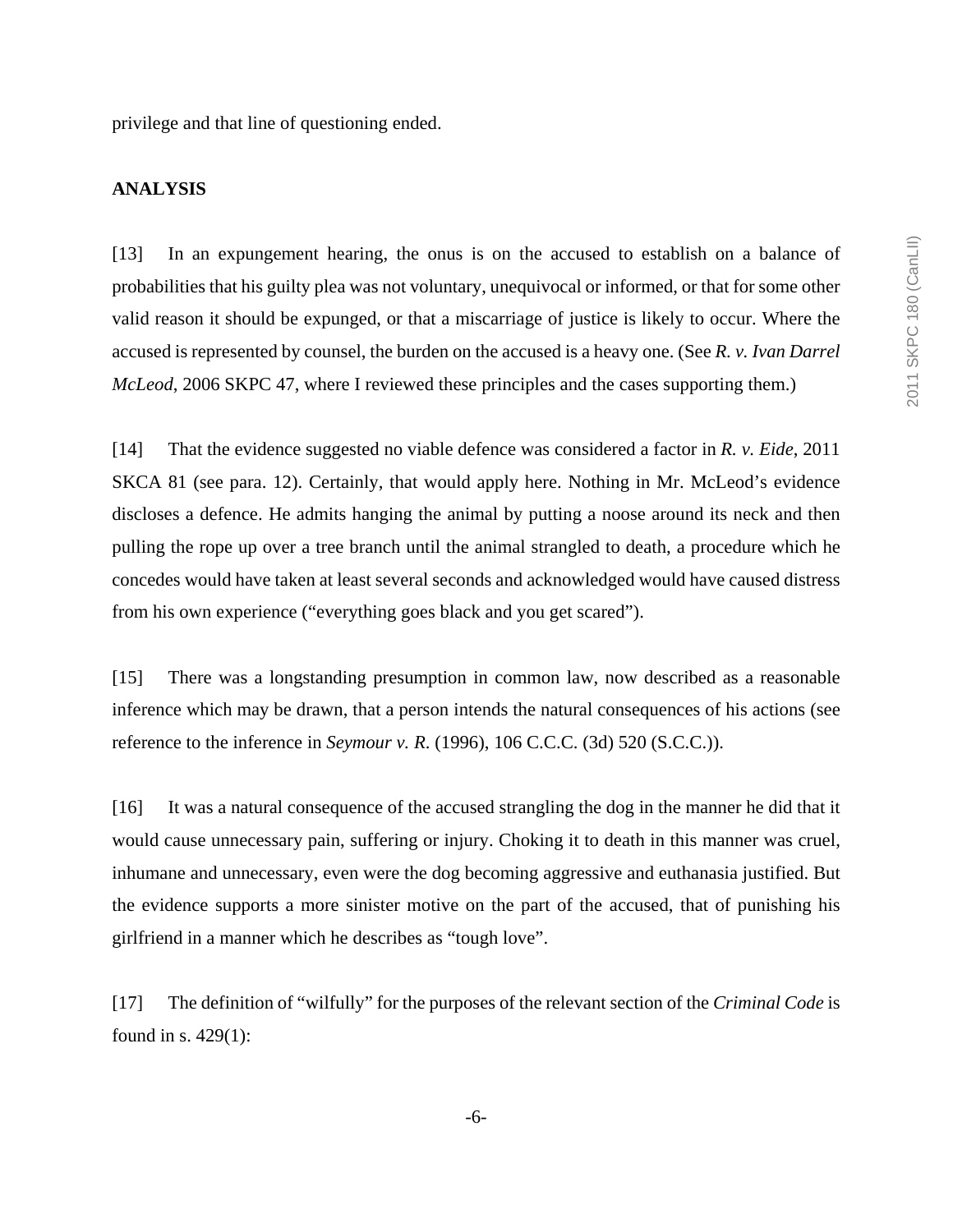Wilfully causing event to occur – Every one who causes the occurrence of an event by doing an act or by omitting to do an act that it is his duty to do, knowing that the act or omission will probably cause the occurrence of the event and being reckless whether the event occurs or not, shall be deemed for the purposes of this Part, wilfully to have caused the occurrence of the event.

This expands on the usual meaning of "wilfully", which is to commit an act purposely, with evil intent.

[18] The circumstances here go further than recklessness. They support evil intention.

[19] The accused was represented by competent counsel when the plea was entered in his presence and counsel expressed to the Court that he had complied with s. 606(1.1). Ordinarily in applications for expungement, solicitor/client privilege is waived. As noted in *R. v. Moise*, 2011 SKQB 53, at paras. 4 and 5:

> In an application to expunge or withdraw a guilty plea previously entered, there are generally two sources of information that are used by the court in coming to its determination. The first is the court record which deals with the various dates and proceedings formally before the court. This record includes the entries by court officials or the presiding judge respecting the dates and activity that occurred, correspondence and applications by counsel on behalf of the Crown and the accused that have been filed with the court, and transcripts of the proceedings before the application for the expungement, where they exist.

> The second type of evidence before the court usually consists of *viva voce* evidence presented to the court at an expungement hearing. This evidence would be of a more subjective nature and would include the testimony of the applicant's lawyer or lawyers who represented him at the time of the entry of the plea, or other relevant times to the application, evidence from third parties who may have participated with the applicant in the decision to enter the plea, and documentary evidence, most often letters between defence counsel and the Crown or letters between defence counsel and the applicant. The second type of evidence is obviously more subjective and must be analysed more closely on issues of accuracy and credibility.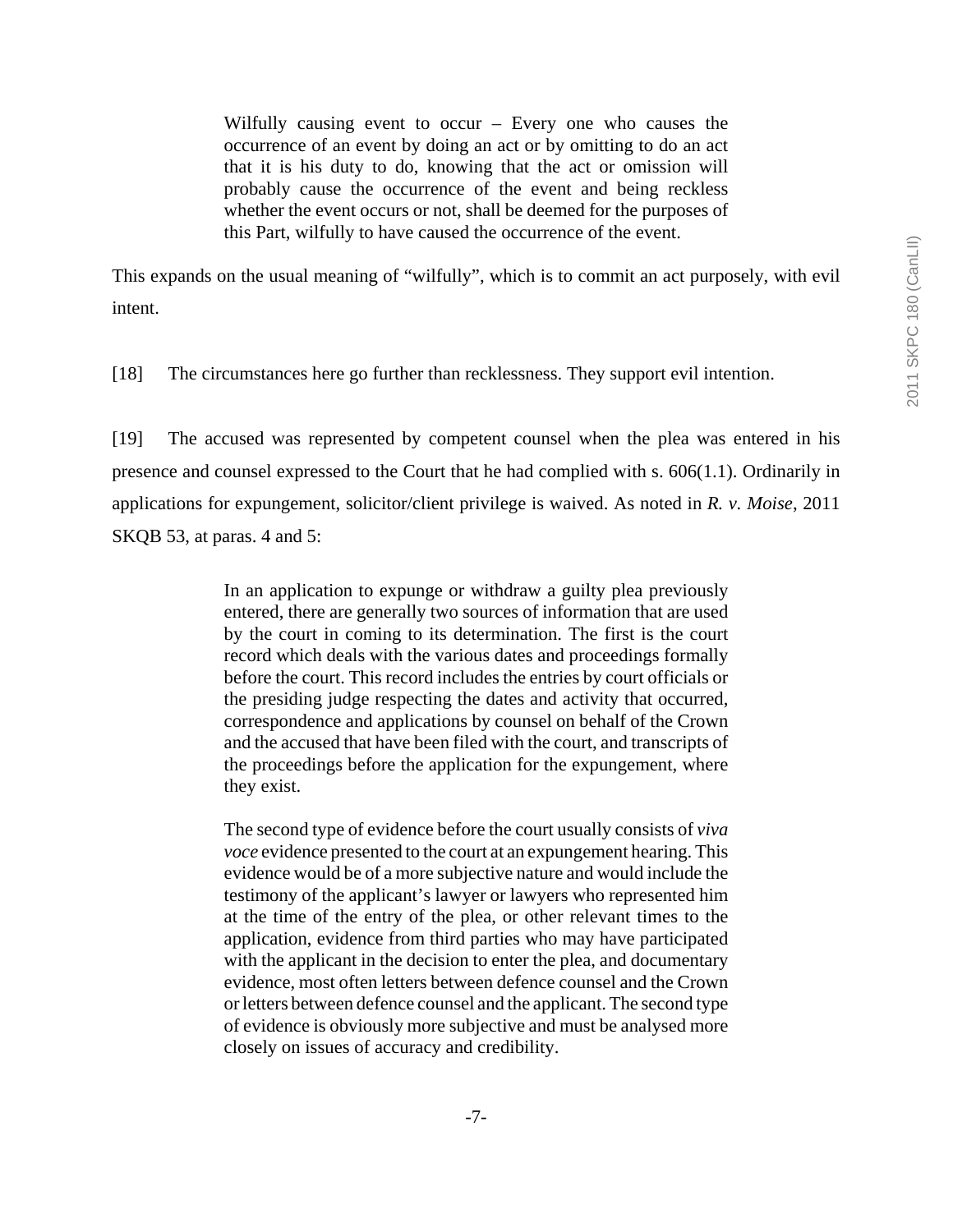[20] Another case in which counsel was not called is *R. v. Eastmond*, 2001 CarswellOnt 3911, [2001] O.J. No. 4353, 51 W.C.B. 462 (Ont. C.A.). It was held that it was appropriate for the trial judge to draw the inference that counsel, who it was agreed had acted properly and professionally in representing the appellant on the plea, had taken the necessary steps to ensure that the appellant understood the nature and the consequences of the plea (see para. 7).

[21] In the case at bar there was no suggestion that Mr. Little did not act properly and professionally, and, furthermore, he actually informed the Court that he had complied with s. 606 (1.1).

[22] Even in criminal law, in some cases the failure to call a witness entitles the Court to draw an adverse inference. This area was discussed in chapter 30 of McWilliams' *Canadian Criminal Evidence*, 4<sup>th</sup> Edition. Reference is made to *R. v. Rooke* (1988), 4 C.C.C. (3d) 484 (B.C.C.A.), which, after reviewing a number of Canadian cases, listed this proposition, among others:

> Where comment on the failure to call a witness is appropriate, the jury may infer that if the witness had been called his testimony would have been unfavourable. That is the only inference which can be drawn.

And Esson J.A. noted:

Wigmore, in para. 290(5), *ibid*., suggests that it is "a reasonable rule" that an adverse inference can be drawn only in respect of an issue on which the evidentiary burden rests on the party. (pages 30-3, 30-4)

[23] The onus is on the applicant in an expungement hearing. I infer from his failure to call Mr. Little, or waive solicitor/client privilege so that the Crown could call Mr. Little, that Mr. Little's testimony would have been unfavourable to Mr. McLeod.

#### **CONCLUSION**